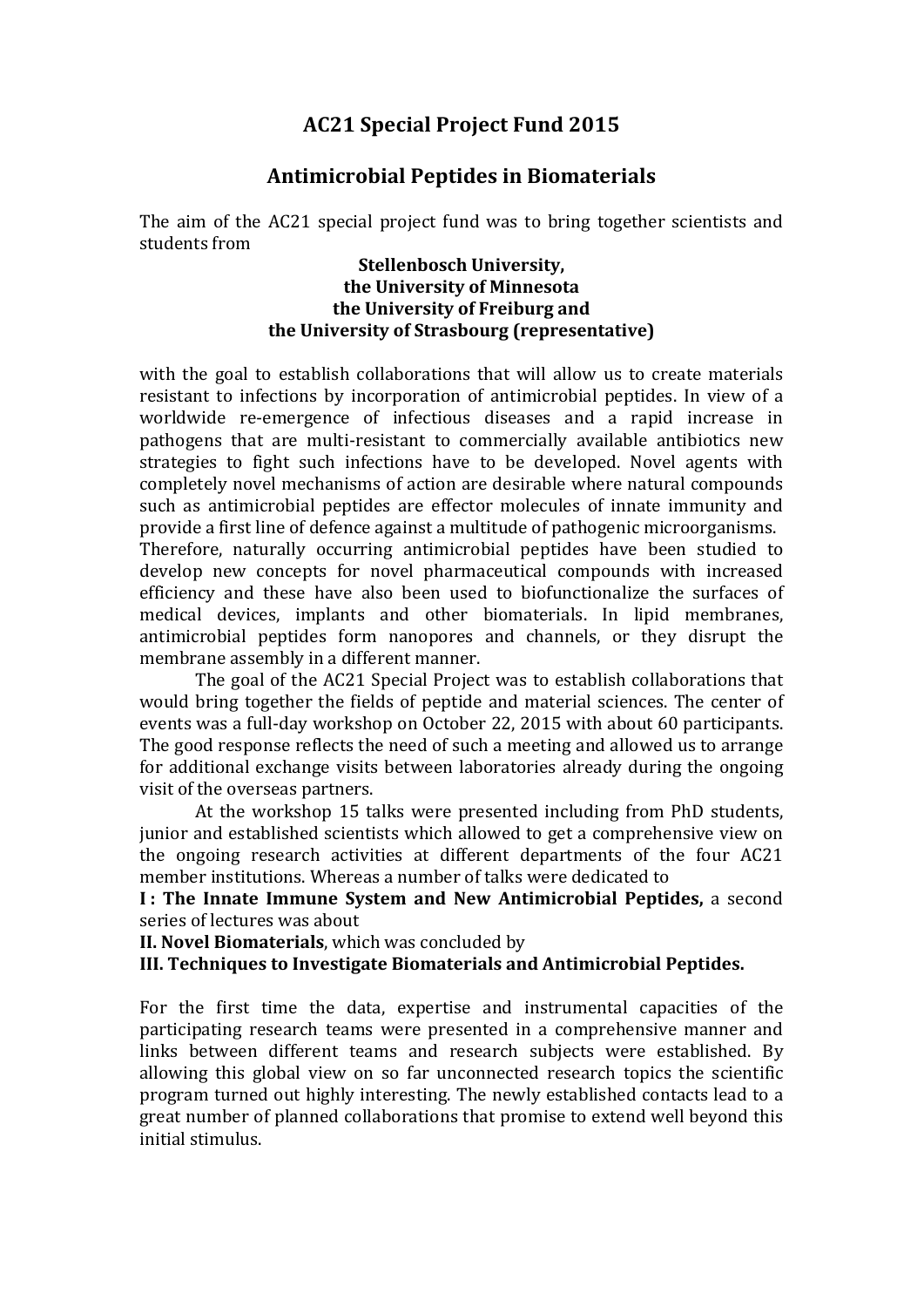Group photo of workshop participants on October 23.

It should be emphasized that AC21 Special Project funding has allowed us to go well beyond this one-day event. The days before and after the workshop were used to investigate a great number of tyrocidine antimicrobial peptides from Stellenbosch at the analytics and NMR centers of the University of Strasbourg as well as at the University of Freiburg. In a related manner, were investigations of the GL13K antimicrobial peptides initially designed in Minnesota conducted in Strasbourg.

In conclusion the meetings funded by the AC21 Special Project fund much exceeded our best expectations. Having members of the four institutions meet for several days, even weeks, not only allowed exchange of interesting data as would be the goal of the workshop but went well beyond by creating innovative ideas, establishing new collaborations in the much unexplored field of Antimicrobial Peptides in Biomaterials and starting first experiments!

The lecture hall at the Collège Doctoral Européen during the workshop on Oct 22.

Wilma van Rensburg, Stellenbosch, Dr. Conrado Aparicio, Minneapolis, Professor Jan Behrends, Freiburg and Dr. Cécilia Ménard-Moyon, Srasbourg presenting their lectures.